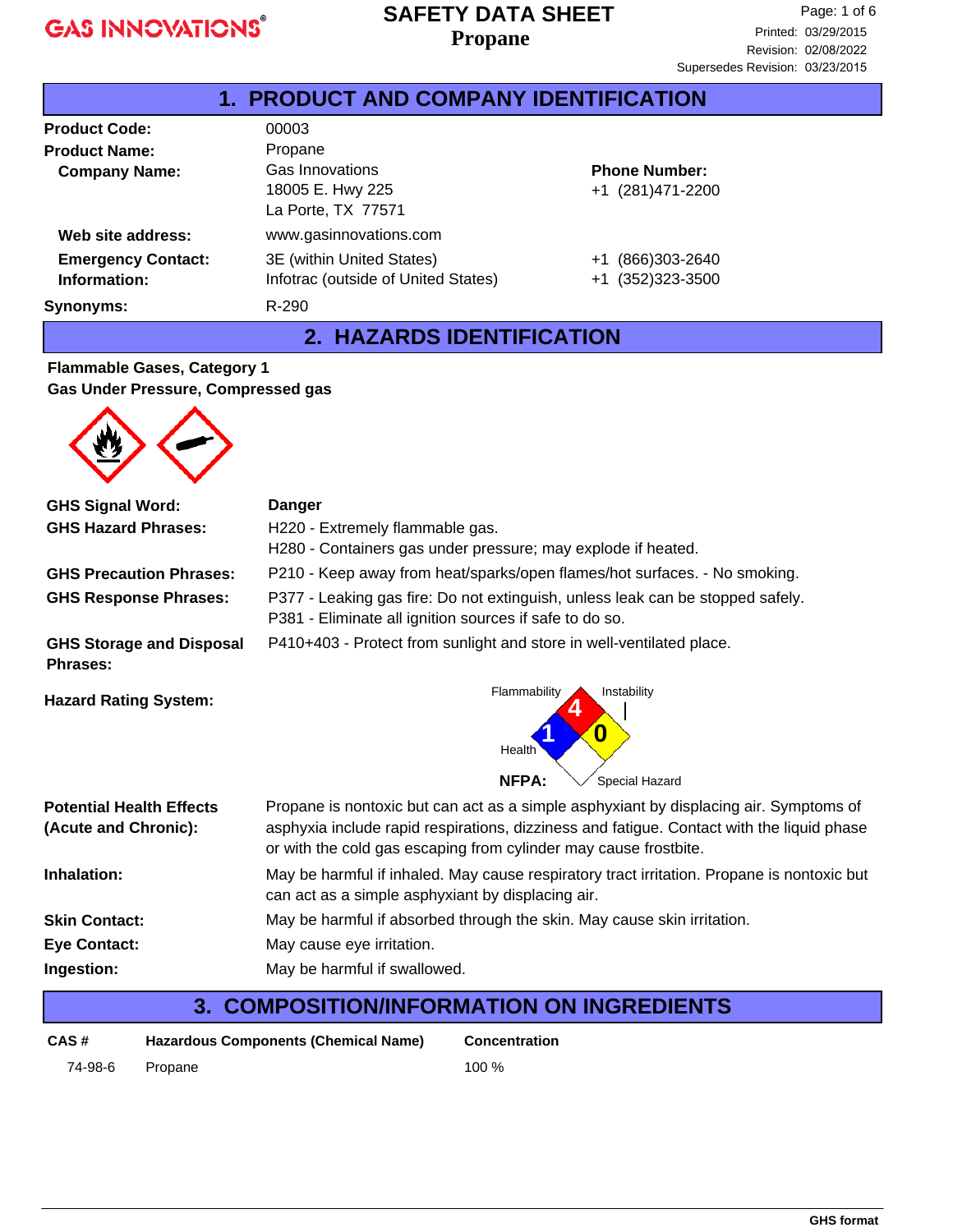Г

# **SAFETY DATA SHEET**

**Propane**

|                                                                                                                                        | <b>4. FIRST AID MEASURES</b>                                                                                                                                                                                                                                                                                                                                                                                                                                                                                                                                                                                                                                                                                                                                         |  |  |
|----------------------------------------------------------------------------------------------------------------------------------------|----------------------------------------------------------------------------------------------------------------------------------------------------------------------------------------------------------------------------------------------------------------------------------------------------------------------------------------------------------------------------------------------------------------------------------------------------------------------------------------------------------------------------------------------------------------------------------------------------------------------------------------------------------------------------------------------------------------------------------------------------------------------|--|--|
| <b>Emergency and First Aid</b>                                                                                                         | Consult a physician. Show this safety data sheet to the doctor in attendance. Move out of                                                                                                                                                                                                                                                                                                                                                                                                                                                                                                                                                                                                                                                                            |  |  |
| Procedures:                                                                                                                            | dangerous area.                                                                                                                                                                                                                                                                                                                                                                                                                                                                                                                                                                                                                                                                                                                                                      |  |  |
| In Case of Inhalation:                                                                                                                 | If breathed in, move person into fresh air. If not breathing give artificial respiration,<br>preferably mouth-to-mouth. If breathing is difficult, give oxygen. Call a physician.                                                                                                                                                                                                                                                                                                                                                                                                                                                                                                                                                                                    |  |  |
| In Case of Skin Contact:                                                                                                               | Wash off with soap and plenty of water. If skin irritation occurs, get medical<br>advice/attention.                                                                                                                                                                                                                                                                                                                                                                                                                                                                                                                                                                                                                                                                  |  |  |
| In Case of Eye Contact:                                                                                                                | Immediately flush eyes with plenty of water for at I east 15 minutes. Hold eyelids apart<br>and flush eyes with plenty of water. After initial flushings, remove any contact lenses<br>and continue flushing for at least 15 minutes. Have eyes examined and tested by<br>medical personnel.                                                                                                                                                                                                                                                                                                                                                                                                                                                                         |  |  |
| In Case of Ingestion:                                                                                                                  | Not expected to be a primary route of exposure.                                                                                                                                                                                                                                                                                                                                                                                                                                                                                                                                                                                                                                                                                                                      |  |  |
|                                                                                                                                        | <b>5. FIRE FIGHTING MEASURES</b>                                                                                                                                                                                                                                                                                                                                                                                                                                                                                                                                                                                                                                                                                                                                     |  |  |
| <b>Flash Pt:</b>                                                                                                                       | NA Method Used: Not Applicable                                                                                                                                                                                                                                                                                                                                                                                                                                                                                                                                                                                                                                                                                                                                       |  |  |
| <b>Explosive Limits:</b>                                                                                                               | UEL: 9.5 %(V)<br>LEL: $2.2\%$ (V)                                                                                                                                                                                                                                                                                                                                                                                                                                                                                                                                                                                                                                                                                                                                    |  |  |
| <b>Autoignition Pt:</b>                                                                                                                | 468 C (874 F)                                                                                                                                                                                                                                                                                                                                                                                                                                                                                                                                                                                                                                                                                                                                                        |  |  |
|                                                                                                                                        | Suitable Extinguishing Media: Stop the flow of gas. IF the flow cannot be stopped, let the fire burn out while cooling the<br>cylinder and the surrounding areas using a water spray.                                                                                                                                                                                                                                                                                                                                                                                                                                                                                                                                                                                |  |  |
| <b>Fire Fighting Instructions:</b>                                                                                                     | Personnel may have to wear approach-type protective suits and positive pressure<br>self-contained breathing apparatus. Firefighters' turnout gear may be inadequate.<br>Cylinders exposed to fire may rupture with violent force. Extinguishing surrounding fire<br>and keep cylinders cool by applying water from a maximum possible distance with a<br>water spray. Flammable gases may spread from a spill after the fire is extinguished and<br>be subject to re-ignition.                                                                                                                                                                                                                                                                                       |  |  |
| <b>Flammable Properties and</b><br>Hazards:                                                                                            | High temperatures and fire conditions can result in the formation of carbon monoxide<br>and carbon dioxide.                                                                                                                                                                                                                                                                                                                                                                                                                                                                                                                                                                                                                                                          |  |  |
|                                                                                                                                        | <b>6. ACCIDENTAL RELEASE MEASURES</b>                                                                                                                                                                                                                                                                                                                                                                                                                                                                                                                                                                                                                                                                                                                                |  |  |
| <b>Protective Precautions,</b><br><b>Protective Equipment and</b><br><b>Emergency Procedures:</b><br><b>Environmental Precautions:</b> | Use proper personal protective equipment as indicated in Section 8.<br>Prevent further leakage or spillage if safe to do so. Do not let product enter drains.                                                                                                                                                                                                                                                                                                                                                                                                                                                                                                                                                                                                        |  |  |
|                                                                                                                                        |                                                                                                                                                                                                                                                                                                                                                                                                                                                                                                                                                                                                                                                                                                                                                                      |  |  |
| <b>Steps To Be Taken In Case</b><br><b>Material Is Released Or</b><br>Spilled:                                                         | Forms explosive mixtures with air. Immediately evacuate all personnel from danger<br>area. Use self-contained breathing apparatus where needed. Remove all sources of<br>ignition if safe to do so. Reduce vapors with fog or fine water spray, taking care not to<br>spread liquid with water. Shut off flow if safe to do so. Ventilate area or move container<br>to a well-ventilated area. Flammable vapors may spread from leak and could explode if<br>reignited by sparks or flames. Explosive atmospheres may linger. Before entering area,<br>especially confined areas, check atmosphere with an appropriate device.<br>For controlling larger flows, personnel may have to wear approach-type protective suits<br>and self-contained breathing apparatus. |  |  |
|                                                                                                                                        | <b>7. HANDLING AND STORAGE</b>                                                                                                                                                                                                                                                                                                                                                                                                                                                                                                                                                                                                                                                                                                                                       |  |  |
| <b>Precautions To Be Taken in</b><br>Handling:                                                                                         | Avoid inhalation of vapor or mist. Keep away from heat, sparks and flame. Keep away<br>from sources of ignition - No smoking. Use spark-proof tools and explosion proof<br>equipment. Use in a closed system. Secure the cylinder to prevent it from falling or being<br>knocked over. Leak check the lines and equipment. Have an emergency plan covering<br>steps to be taken in the event of an accidental release.                                                                                                                                                                                                                                                                                                                                               |  |  |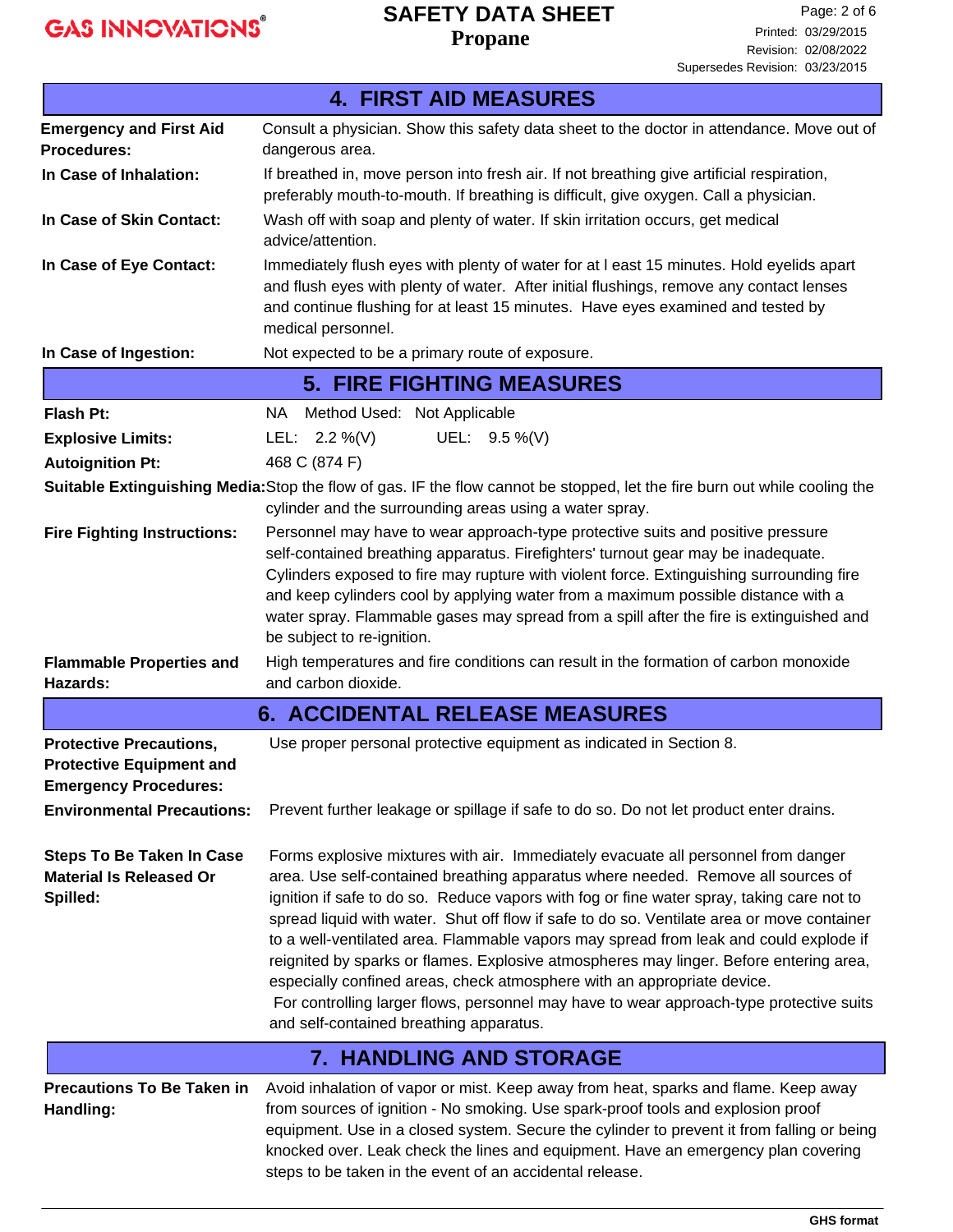#### **Propane SAFETY DATA SHEET**

|                                               | Wear leather safety gloves and safety shoes when handling cylinders. Protect cylinders<br>from physical damage; do not drag, roll, slide or drop. While moving cylinder, always<br>keep in place removable valve cover. Never attempt to lift a cylinder by its cap; the cap<br>is intended solely to protect the valve. When moving cylinders, even for short distances,<br>use a cart (trolley, hand truck, etc.) designed to transport cylinders. Never insert an<br>object (e.g., wrench, screwdriver, pry bar) into cap openings; doing so may damage the<br>valve and cause a leak. Use an adjustable strap wrench to remove over-tight or rusted<br>caps. Slowly open the valve. If the valve is hard to open, discontinue use and contact<br>your supplier. Close the container valve after each use; keep closed even when empty.<br>Never apply flame or localized heat directly to any part of the container. High<br>temperatures may damage the container and could cause the pressure relief device to |
|-----------------------------------------------|----------------------------------------------------------------------------------------------------------------------------------------------------------------------------------------------------------------------------------------------------------------------------------------------------------------------------------------------------------------------------------------------------------------------------------------------------------------------------------------------------------------------------------------------------------------------------------------------------------------------------------------------------------------------------------------------------------------------------------------------------------------------------------------------------------------------------------------------------------------------------------------------------------------------------------------------------------------------------------------------------------------------|
|                                               | fail prematurely, venting the container contents.                                                                                                                                                                                                                                                                                                                                                                                                                                                                                                                                                                                                                                                                                                                                                                                                                                                                                                                                                                    |
| <b>Precautions To Be Taken in</b><br>Storing: | Cylinders should be stored and used in dry, well-ventilated areas away from sources of<br>heat or ignition. Store away from oxidizers.                                                                                                                                                                                                                                                                                                                                                                                                                                                                                                                                                                                                                                                                                                                                                                                                                                                                               |
| <b>Other Precautions:</b>                     | When handling product under pressure, use piping and equipment adequately designed<br>to withstand the pressures to be encountered. Never work on a pressurized system. Use<br>a back flow preventive device in the piping. Gases can cause rapid suffocation because<br>of oxygen deficiency; store and use with adequate ventilation. If a leak occurs, close the<br>container valve and blow down the system in a safe and environmentally correct manner<br>in compliance with all international, federal/national, state/provincial, and local laws; then                                                                                                                                                                                                                                                                                                                                                                                                                                                       |

#### **8. EXPOSURE CONTROLS/PERSONAL PROTECTION**

repair the leak. Never place a container where it may become part of an electrical circuit.

| CAS#                                               | <b>Partial Chemical Name</b> |                                                                                                                                                                                                                                  | <b>OSHA TWA</b>                                                                      | <b>ACGIH TWA</b> | <b>Other Limits</b> |
|----------------------------------------------------|------------------------------|----------------------------------------------------------------------------------------------------------------------------------------------------------------------------------------------------------------------------------|--------------------------------------------------------------------------------------|------------------|---------------------|
| 74-98-6                                            | Propane                      |                                                                                                                                                                                                                                  | PEL: 1000 ppm                                                                        | TLV: (2500 ppm)  | No data.            |
| <b>Respiratory Equipment</b><br>(Specify Type):    |                              | If exposure limits are exceeded or respiratory irritation is experienced, NIOSH/MSHA<br>approved respiratory protection should be worn.                                                                                          |                                                                                      |                  |                     |
| <b>Eye Protection:</b>                             |                              | Wear safety glasses when handling cylinders; vapor-proof goggles and a face shield<br>during cylinder change out or whenever contact with product is possible. Select eye<br>protection in accordance with OSHA 29 CFR 1910.133. |                                                                                      |                  |                     |
| <b>Protective Gloves:</b>                          |                              |                                                                                                                                                                                                                                  | Wear appropriate gloves to prevent skin exposure.                                    |                  |                     |
| <b>Other Protective Clothing:</b>                  |                              |                                                                                                                                                                                                                                  | Not required under normal use conditions.                                            |                  |                     |
| <b>Engineering Controls</b><br>(Ventilation etc.): |                              | Use explosion-proof ventilation equipment. Facilities storing or utilizing this material<br>should be equipped with an eyewash facility, and a safety shower is recommended.                                                     |                                                                                      |                  |                     |
| <b>Practices:</b>                                  | Work/Hygienic/Maintenance    | after handling the product.                                                                                                                                                                                                      | Avoid contact with skin, eyes and clothing. Wash hands before breaks and immediately |                  |                     |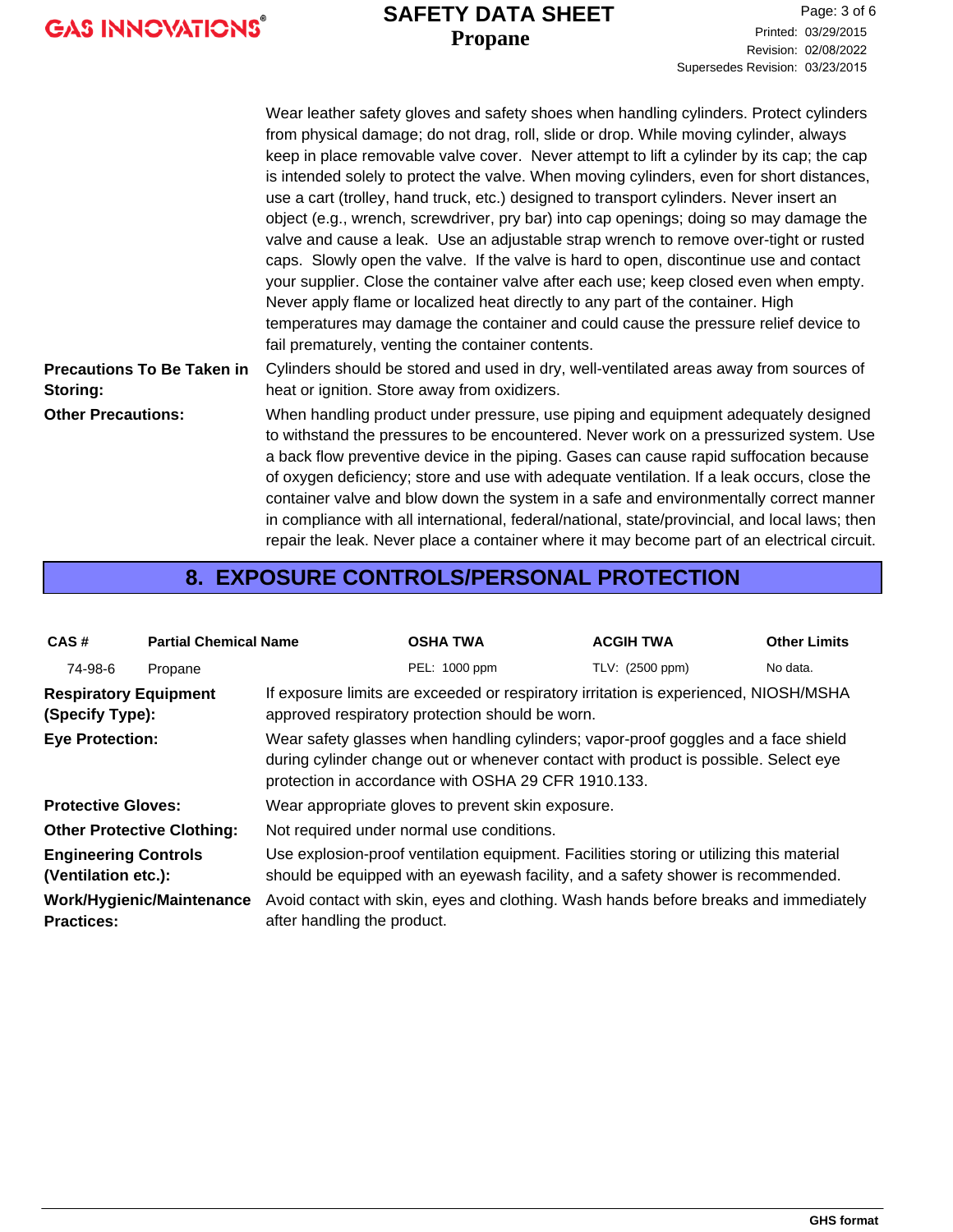### **Propane SAFETY DATA SHEET**

| <b>9. PHYSICAL AND CHEMICAL PROPERTIES</b>                           |                                                                                                                 |  |  |
|----------------------------------------------------------------------|-----------------------------------------------------------------------------------------------------------------|--|--|
| <b>Physical States:</b>                                              | [ ] Liquid<br>[ ] Solid<br>[X] Gas                                                                              |  |  |
| <b>Appearance and Odor:</b>                                          | Appearance: colorless.                                                                                          |  |  |
|                                                                      | Odor: Characteristic natural gas odor.                                                                          |  |  |
|                                                                      |                                                                                                                 |  |  |
|                                                                      | Specific Volume: 0.531 m3/kg, 8.5 ft3/lb @ 1 atm, 21.1C.                                                        |  |  |
|                                                                      | Solubility in Water: 6.5 cm3/0.1 kg water @ 1 atm, 18C.                                                         |  |  |
| <b>Freezing Point:</b>                                               | $-188$ C ( $-306$ F)                                                                                            |  |  |
| <b>Boiling Point:</b>                                                | $-42.1 \text{ C}$ ( $-43.8 \text{ F}$ )                                                                         |  |  |
| <b>Decomposition Temperature: NA</b>                                 |                                                                                                                 |  |  |
| <b>Autoignition Pt:</b>                                              | 468 C (874 F)                                                                                                   |  |  |
| Flash Pt:                                                            | NA Method Used: Not Applicable                                                                                  |  |  |
| <b>Explosive Limits:</b>                                             | UEL: 9.5 %(V)<br>LEL: $2.2\%$ (V)                                                                               |  |  |
| Specific Gravity (Water $= 1$ ):                                     | <b>NA</b>                                                                                                       |  |  |
| <b>Density:</b>                                                      | 1.55 @ 1 atm at 20.0 C (68.0 F)                                                                                 |  |  |
| <b>Bulk density:</b>                                                 | <b>NA</b>                                                                                                       |  |  |
| Vapor Pressure (vs. Air or                                           | 109 PSI<br>at 21.1 C (70.0 F)                                                                                   |  |  |
| $mm Hg$ ):                                                           |                                                                                                                 |  |  |
| Vapor Density (vs. $Air = 1$ ):                                      | NA                                                                                                              |  |  |
| <b>Evaporation Rate:</b>                                             | <b>NA</b>                                                                                                       |  |  |
| <b>Solubility in Water:</b>                                          | NA                                                                                                              |  |  |
| <b>Saturated Vapor</b>                                               | <b>NA</b>                                                                                                       |  |  |
| <b>Concentration:</b>                                                |                                                                                                                 |  |  |
| <b>Viscosity:</b>                                                    | NA                                                                                                              |  |  |
| pH:                                                                  | <b>NA</b>                                                                                                       |  |  |
| <b>Percent Volatile:</b>                                             | NA                                                                                                              |  |  |
| VOC / Volume:                                                        | <b>NA</b>                                                                                                       |  |  |
| <b>Particle Size:</b>                                                | <b>NA</b>                                                                                                       |  |  |
| <b>Heat Value:</b>                                                   | <b>NA</b>                                                                                                       |  |  |
| <b>Corrosion Rate:</b>                                               | <b>NA</b>                                                                                                       |  |  |
| Molecular Formula & Weight: C3H8                                     | 44.097                                                                                                          |  |  |
|                                                                      | <b>10. STABILITY AND REACTIVITY</b>                                                                             |  |  |
| <b>Reactivity:</b>                                                   | High temperatures and fire conditions can result in the formation of carbon monoxide                            |  |  |
|                                                                      | and carbon dioxide.                                                                                             |  |  |
| <b>Stability:</b>                                                    | Unstable [ ]<br>Stable [X]                                                                                      |  |  |
| <b>Conditions To Avoid -</b>                                         | Heat, flames and sparks. No smoking.                                                                            |  |  |
| Instability:                                                         |                                                                                                                 |  |  |
| <b>Incompatibility - Materials To Oxidizing materials.</b><br>Avoid: |                                                                                                                 |  |  |
|                                                                      | Hazardous Decomposition Or High temperatures and fire conditions can result in the formation of carbon monoxide |  |  |
| <b>Byproducts:</b>                                                   | and carbon dioxide.                                                                                             |  |  |
| <b>Possibility of Hazardous</b>                                      | Will not occur [X]<br>Will occur [ ]                                                                            |  |  |
| <b>Reactions:</b>                                                    |                                                                                                                 |  |  |
| <b>Conditions To Avoid -</b>                                         | No data available.                                                                                              |  |  |
| <b>Hazardous Reactions:</b>                                          |                                                                                                                 |  |  |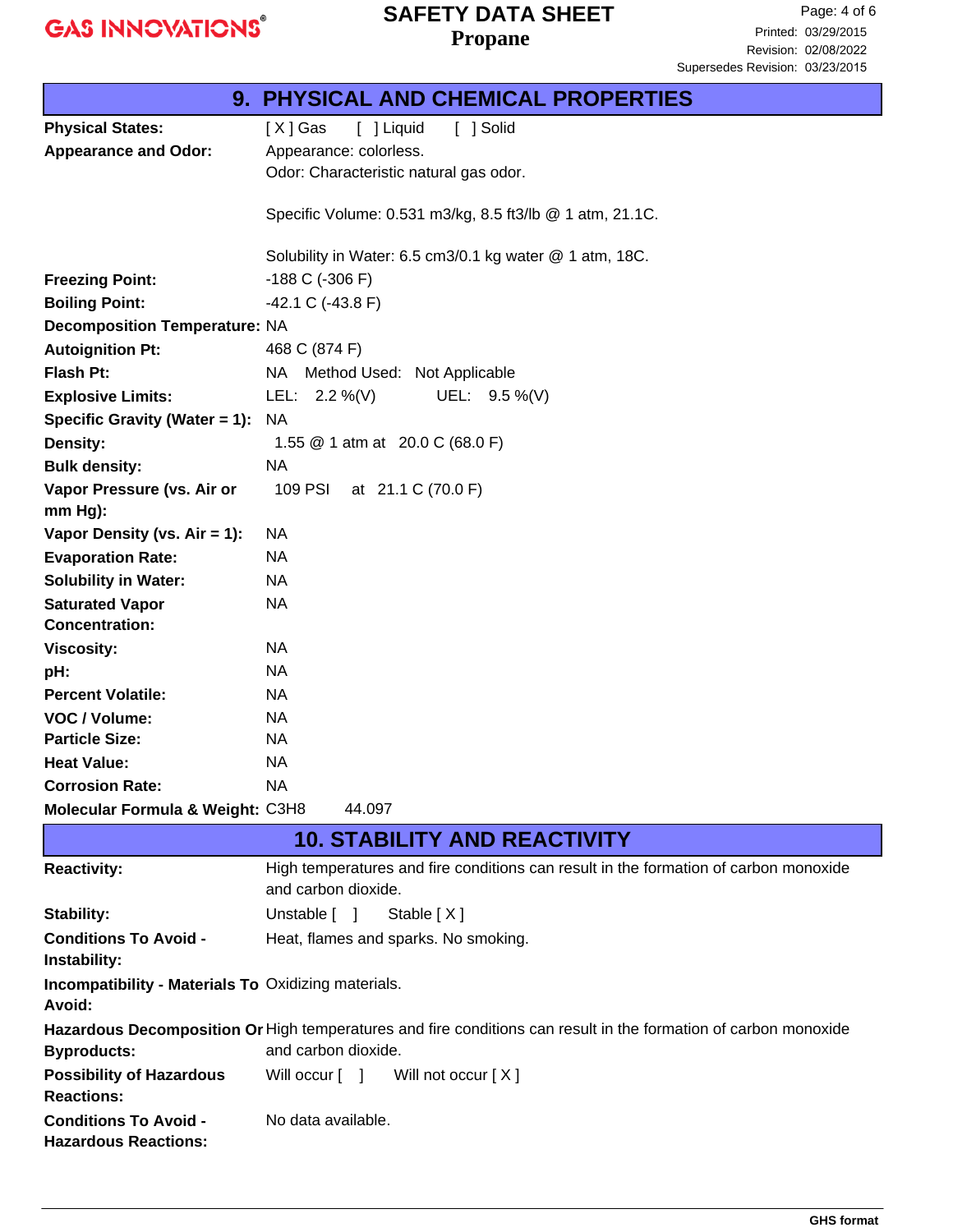#### **Propane SAFETY DATA SHEET**

Page: 5 of 6 Printed: 03/29/2015 Revision: 02/08/2022

**11. TOXICOLOGICAL INFORMATION** Acute toxicity: No data available. Epidemiology: No information available. Teratogenicity: No information available. Reproductive Effects: No information available. Mutagenicity: No information available. Neurotoxicity: No information available. **Toxicological Information: Irritation or Corrosion:** No data available. **Sensitization:** No data available. Carcinogenicity: NTP? No IARC Monographs? No OSHA Regulated? No Environmental: No information available. Physical: No information available. **General Ecological Information: 12. ECOLOGICAL INFORMATION Persistence and** No data available. **Degradability: Bioaccumulative Potential:** No data available. **Mobility in Soil:** No data available. **Results of PBT and vPvB** No data available. **assessment:** Do not attempt to dispose of residual or unused quantities. Return container to supplier. Dispose of contents/containers in accordance with local/regional/national/international regulations. **Waste Disposal Method: 13. DISPOSAL CONSIDERATIONS 14. TRANSPORT INFORMATION DOT Proper Shipping Name: Propane.** *see also Petroleum gases, liquefied (UN1075).*  **DOT Hazard Class: UN/NA Number: TRANSPORTATION DOCUMENT DESCRIPTION: UN1978 Propane (see also Petroleum gases, liquefied (UN1075). 2.1 CAS # Hazardous Components (Chemical Name) 15. REGULATORY INFORMATION S. 302 (EHS) S. 304 RQ S. 313 (TRI) EPA SARA (Superfund Amendments and Reauthorization Act of 1986) Lists** 74-98-6 Propane No No No **CAS # Hazardous Components (Chemical Name) Other US EPA or State Lists** 74-98-6 Propane TSCA: Yes - Inventory; CA PROP.65: No; CA TAC, Title 8: No; MA Oil/HazMat: Yes; MI CMR, Part 5: No; NC TAP: No; NJ EHS: Yes - 1594; NY Part 597: No; PA HSL: Yes - 1; SC **2.1** FLAMMABLE GAS **UN1978**  *DOT Special Provisions (49 CFR172.102)* For domestic transportation only, the identification number UN1075 may be used in place of the identification number specified in column (4) of the 172.101 table. The identification number used must be consistent on package markings, shipping papers and emergency response information. Supersedes Revision: 03/23/2015

TAP: No; WI Air: No **CAS # Hazardous Components (Chemical Name) International Regulatory Lists** 74-98-6 Propane Canadian DSL: Yes; Canadian NDSL: No; Mexico INSQ: Yes - 1075; Australia ICS: Yes; New Zealand IOC: Yes; China

IECSC: Yes; Japan ENCS: Yes - (2)-3; Korea ECL: Yes -